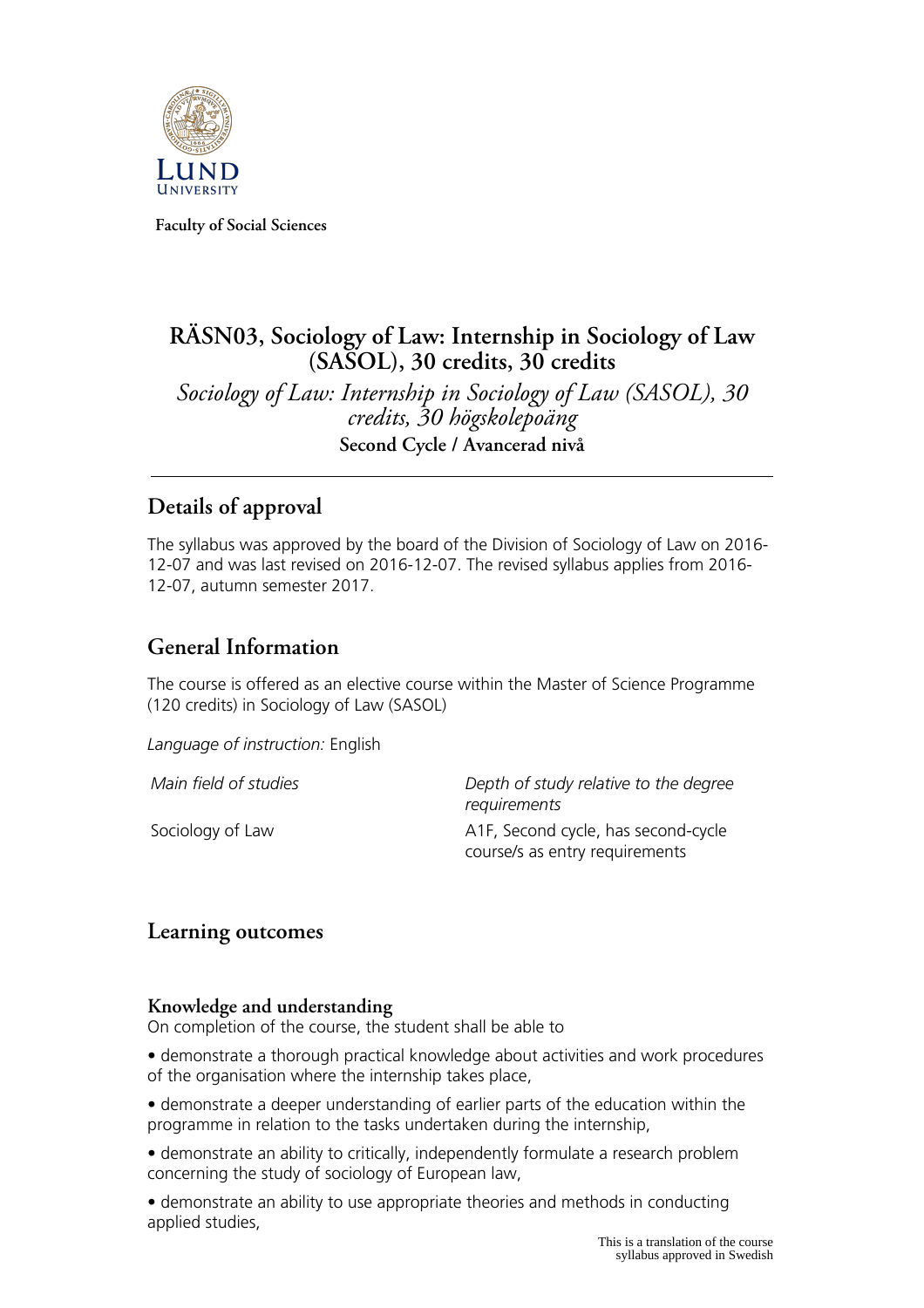• within given time frames, in writing communicate results of learning and research processes to different kinds of recipients.

#### **Course content**

The student spends 20 weeks in a relevant organisation and during this period is continuously engaged in its activities, working with qualified tasks related to global issues and conducts an independent study. The student is guided and supported by a supervisor appointed by the organisation in which the internship takes place. 20% of the internship should be allocated to course work.

### **Course design**

The student's workplace supervisor makes an assessment of the internship in the form of a written statement in English or Swedish containing information about the name of the student, the name of the organisation, the time period of the internship, what kind of tasks the student has worked with, and the quality of his or her work. Written documentation of the student's work is added to the statement. In addition, the student writes an independent study of the organisation and its work practices in English, with explicit reference to earlier parts of the education within the programme. The study is discussed and examined at a special seminar or at an individual session with the examiner.

#### **Assessment**

As a compulsory part of the course the student must present on the course's platform:

1. An introduction to, and description of, the internship, and an outline of the topic for the independent study.

2. A first draft of the independent study that could be commented upon by other students in the programme.

3. An independent study (20 pages, 12 points Times New Roman 1.5 spaces and include a reference list of relevant literature used in the study, related to the master programme and the internship organisation.

In connection with the course, three examination sessions been offered; regular test, re-examination and summing-up examination. Within a year after the end of the course are offered at least two additional examination sessions on the same course content. After that, the student is offered further examination session but in accordance with then current course syllabus.

Should a student fail to complete the internship he/she will be given another opportunity to complete it satisfactorily. In this case, the entire internship must be redone. It is the student's own responsibility to find a new placement or continue for another period at the first internship placement.

*Subcourses that are part of this course can be found in an appendix at the end of this document.*

### **Grades**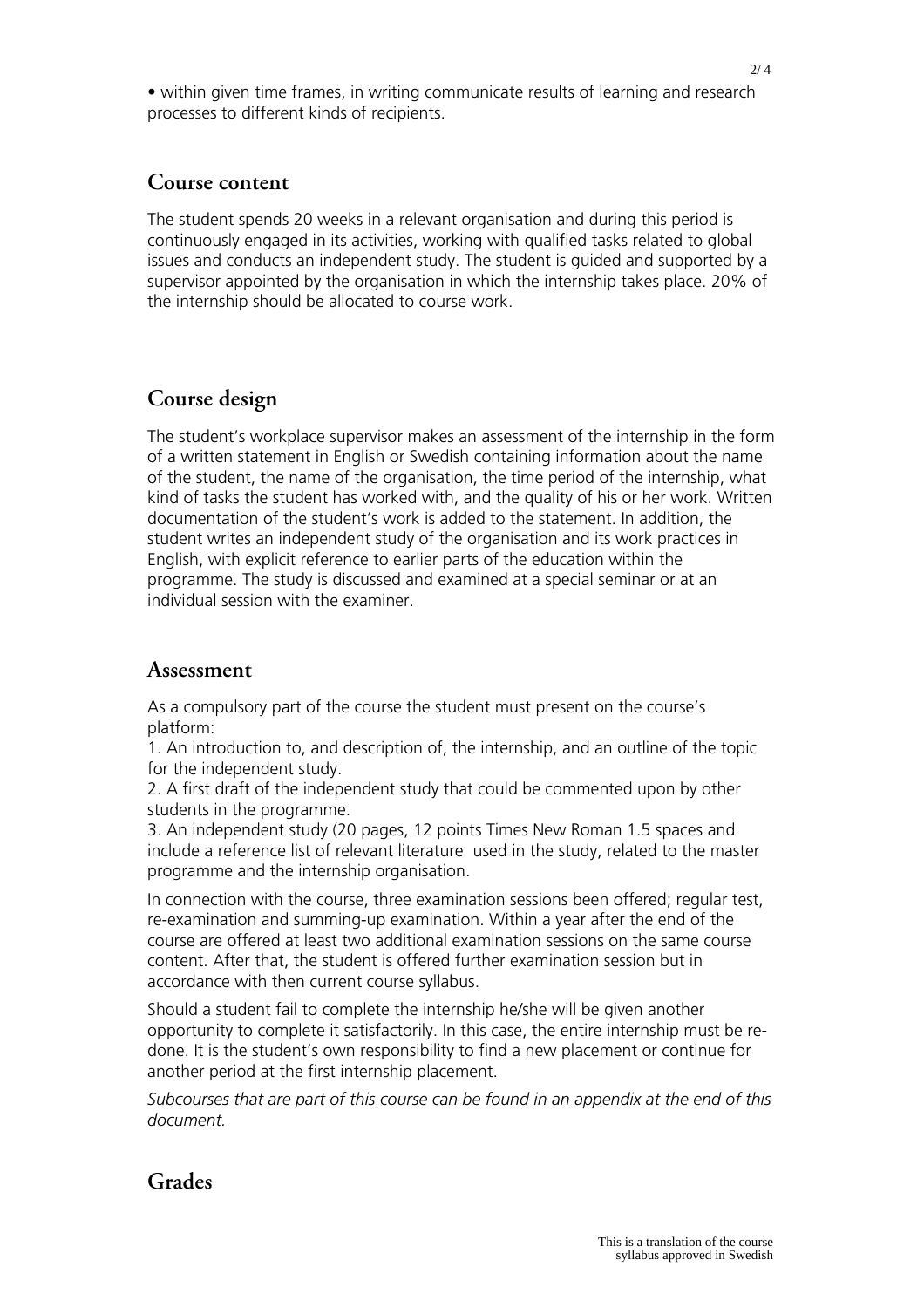Marking scale: Fail, Pass.

Students are awarded one of the following grades: Pass or Fail. To receive Pass the student must fulfill the learning outcomes specified for the course.

At the start of the course students are informed about the learning outcomes stated in the syllabus and about the grading scale and how it is applied in the course.

#### **Entry requirements**

To be eligible for the course the student must have one year (60 credits) of coursework within the Master's Programme in Sociology of Law (SASOL), including profile courses for the programme amounting to 30 credits and 30 credits of courses in theory of science (at least

7.5 credits) and research methods (at least 15 credits).

### **Further information**

It is the student's own responsibility to find a suitable organisation for the internship, as well as to finance travels, housing etc. The arrangements made with the organisation and the supervisor must be approved by the programme management before the internship begins. Application for the course is made on a special form.